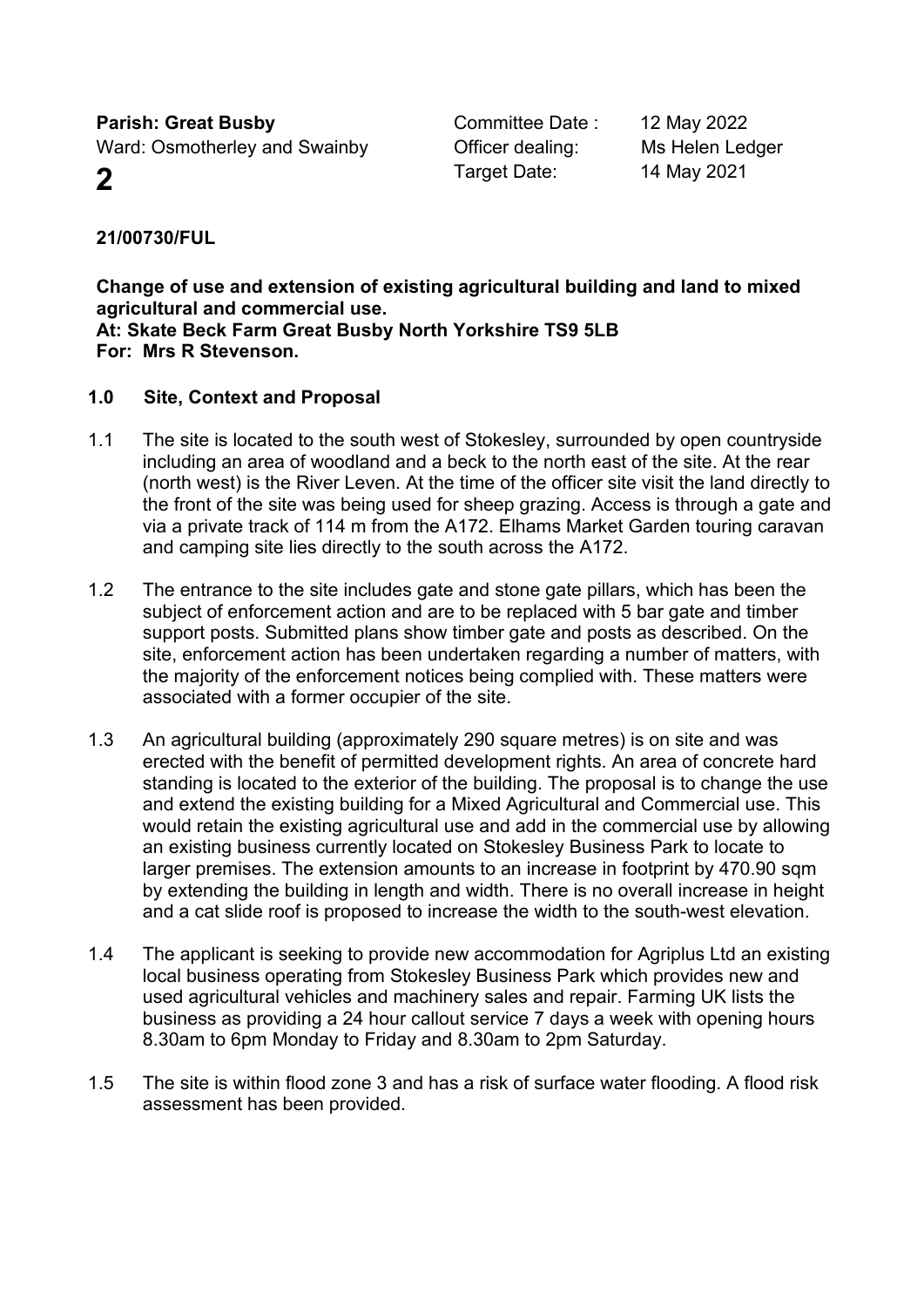# **2.0 Relevant Planning History**

2.1 17/01889/FUL - Construction of an agricultural livestock building - Refused on 8 January 2018 on the following grounds:

There are concerns with the viability of the proposed business including the likely need for additional development; and the location of the site. These lead to the conclusion that the use would not represent a sustainable form of agricultural development in conflict with section 3 of the NPPF, and development plan policies CP1, CP2 and DP26.

Whilst the principle of new agricultural development in the countryside is supported, insufficient information has been submitted to justify the need and siting of the building in an isolated and prominent position in the countryside. Consequently the need for the development does not outweigh the landscape and visual impact of the building, in conflict with Local Development Framework Policies DP26 and DP30, which are concerned with protecting the character and appearance of the countryside and includes amongst other things that the openness, intrinsic character and quality of the District's landscape will be respected.

The proposal is in an area of flood risk and the submitted Sequential Test fails to adequately demonstrate that the development is required to be located in flood zone 3. Therefore, the proposal conflicts with the Section 10 of the NPPF and Development Plan policies CP21 and DP43, which states that development proposals in areas of flood risk will not be permitted unless a sequential test has been passed.

The application was appealed and was also dismissed by the Planning Inspector

2.2 17/00599/APN - Construction of an agricultural building for purpose of storage of equipment, straw and hay - Refused on 7 April 2017 on the following reasons:

The local planning authority needs to be satisfied that the building is 'reasonably necessary for the purposes of agriculture within that unit' in accordance with Part 6, Class A of the General Permitted Development Order 2015 (as amended). The short statement submitted in support of the application has been reviewed and this does not provide sufficient information/detail to satisfy this requirement. The statement makes reference to an 'excess of 100 acres of agricultural land' farmed by the applicant. However, it is unclear where this is located and how it relates to the site, which is 5.67 hectares in extent.

Therefore, the local planning authority is of the view that the proposed development is not permitted development. This is because it has not been demonstrated that the works are reasonable necessary for the purpose of agriculture within the unit.

- 2.3 16/01864/APN Application for prior approval for the construction of an agricultural general purpose storage building (Previously submitted application for Prior Notification ref: 16/01513/APN) - Approved 13 September 2016
- 2.4 19/01171/FUL Change of use of agricultural building to storage of agricultural machinery and plant - Withdrawn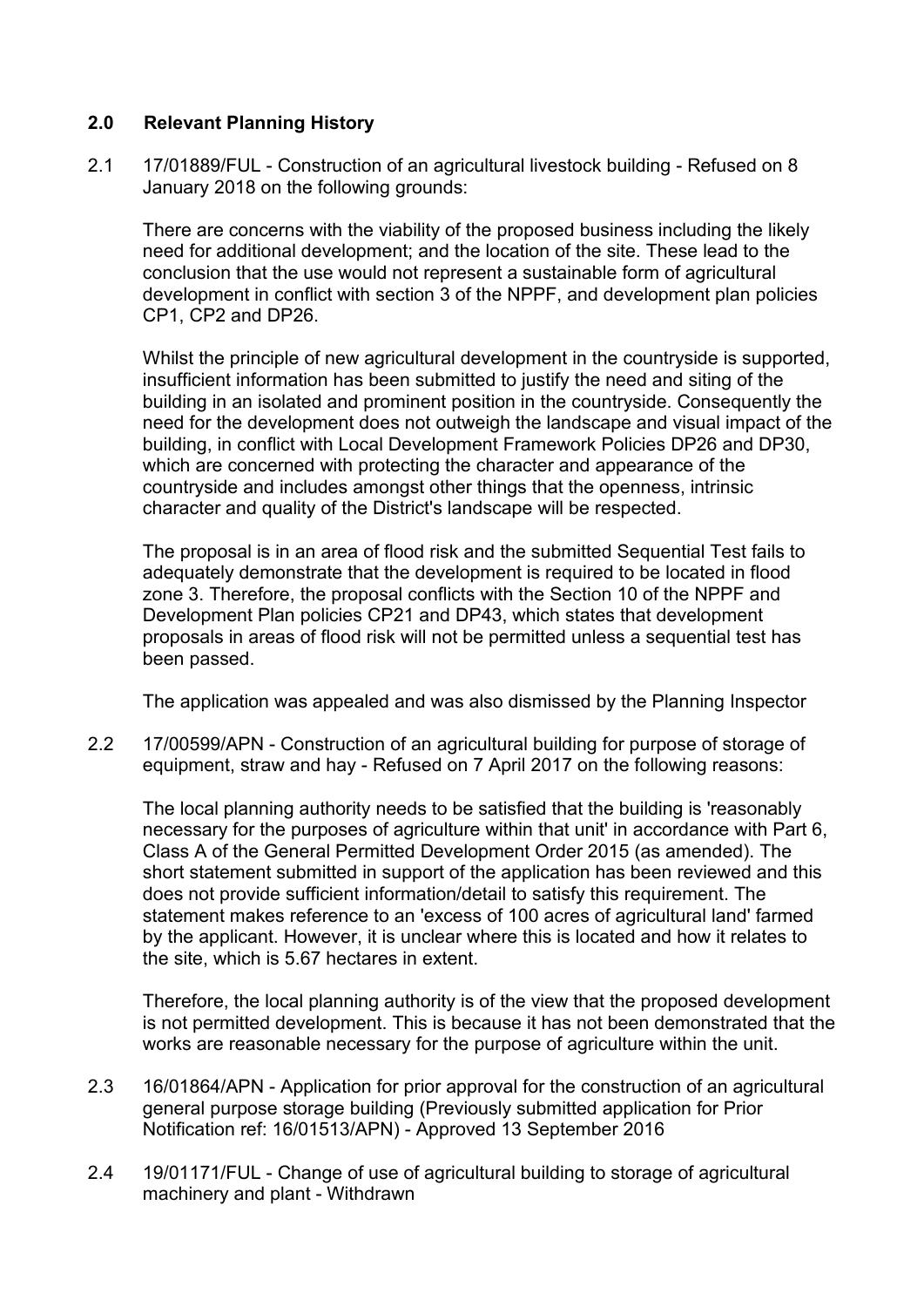# **3.0 Relevant Planning Policies**

As set out in paragraph 2 of the NPPF planning law requires that applications for planning permission be determined in accordance with the Development Plan unless material considerations indicate otherwise. The law is set out at Section 38(6) of the Planning and Compulsory Purchase Act 2004 and Section 70(2) of the Town and Country Planning Act 1990.

Local Plan Policy S1: Sustainable Development Principles Local Plan Policy S2: Strategic Priorities and Requirements Local Plan Policy EG7: Businesses in Rural Areas Local Plan Policy S5: Development in the Countryside Local Plan Policy E1: Design Local Plan Policy E2: Amenity National Planning Policy Framework Local Plan Policy E7: Hambleton's Landscapes Local Plan Policy RM2: Flood Risk Local Plan Policy RM3: Surface Water Drainage National Planning Policy Framework

# **4.0 Consultations**

- 4.1 Great Busby Parish Meeting Object, the following is a summary of matters raised:
	- The site is in the open countryside, where commercial development is unacceptable.
	- It does not comply with the Council's locational policies
	- It should be located on Stokesley Business Park
	- The noise and lighting will disturb the nearby caravan site at Elhams Market Garden
	- The increased volume of large vehicles turning would be hazardous
	- The single-track lane to Busby is not suitable for heavy goods vehicles
	- The land lies within the River Leven floodplain and is subject to flooding.
	- Could develop into a much larger operation
- 4.2 NYCC Highways More information was sought on the anticipated traffic movements to assess whether the site can accommodate the manoeuvres required to access the highway. More information was supplied including a swept path analysis. The Highway Authority is recommending that the access to the site is improved to ensure that the vehicles visiting the site can access/ exit the site in a safe manner. This will involve a larger, wider access to accommodate the turning manoeuvres of the larger vehicles that are expected to visit the site. The Local Highway Authority recommends that Conditions are attached to any permission granted to secure this.
- 4.3 Environmental Health The applicant has not provided any hours of operation. The nearest residential property has been identified as 350m from the proposed site. However, the potential impact on the customers of Elhams Market Garden Caravan Site has not been adequately considered. Customers will be sleeping overnight on the site approximately 190m from the proposed development. The Planning Support Statement comments "The nature of the business can be noisy in comparison to the neighbouring uses and can also generate dust and dirt given the farm vehicles and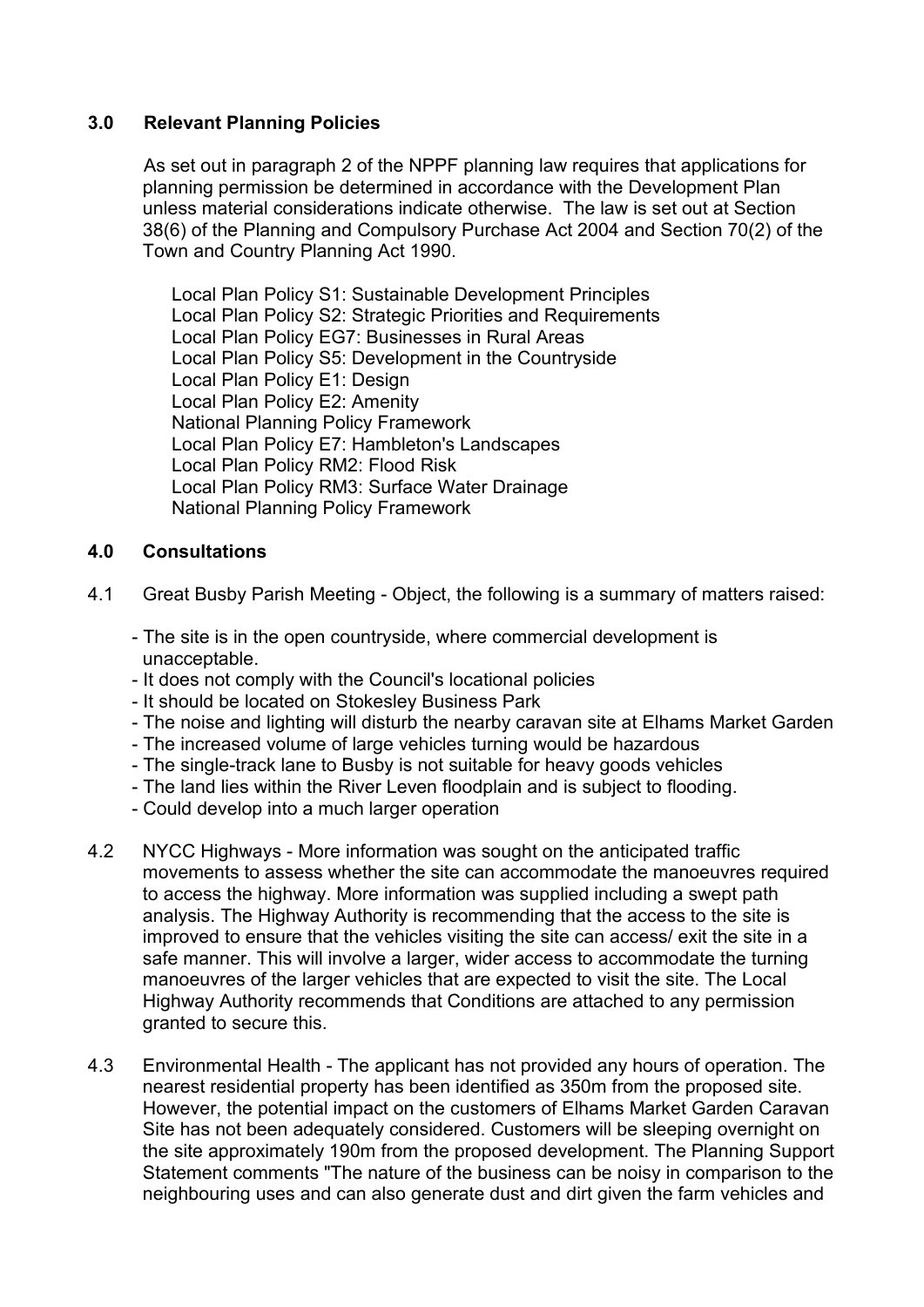machinery involved. These environmental impacts have already raised complaints from adjacent businesses" from where the business is currently operating. The A172 is a well-used transport route, however it is anticipated the amount of traffic using the road will fluctuate during the day time, and on a night-time will significantly reduce. Concern raised that the activities from the proposed development could impact the occupiers of the Caravan Site without adequate control from noise. No details provided on lighting, which will also cause disturbance. At the time of writing a further response from Environmental Health is expected following further discussion about potential noise impacts. Members will be updated on this at Committee

- 4.4 Environment Agency The development is classed as Less Vulnerable according to table 2 of the Planning Policy Guidance (Flood Risk and Coastal Change) which is acceptable within Flood Zone 3. The Agency does not consider it to have an increased risk of on or off-site flooding, therefore have no objection to this development. We request that the LPA lists the FRA as an approved plan/document, to which the development must adhere. Refer LPA to 'Flood risk emergency plans for new development' to determine whether the proposals are safe in accordance with paragraph 163 of the NPPF and the guiding principles of the PPG. This does not mean we consider that the access is safe, or the proposals acceptable in this regard.
- 4.5 Economic Development officer Question why the applicant has not considered the allocation of employment land on the business park; this land has been available for sale for many years with planning permission for these use classes already granted. Development of this land would allow further allocations of employment land to the South of this site to be opened up. These options should be explored. Looking at the application there are businesses on the estate that similarly cater for large vehicles such as the coach company and Armstrong Richardson; the estate would seem the logical location for the business and there is land available.
- 4.6 Site notice posted and neighbours notified. 64 representations received, the following is a summary of the issues raised.

**Support** 

- Would allow business expansion
- Easier access for the larger machines and keep them out of town
- Current site not big enough without causing obstruction to highway
- Relocation would prevent an hour plus travel time to the nearest other business
- It will keep a local business local, close to customers and suppliers
- New location easier to travel to, avoids minor roads
- Skate beck farm better suited to the business
- Location provides adequate facilities to load and unload in the safety
- Fear that if a suitable alternative site is not found they may be forced out of this area
- Need someone local to support when machinery breaks down at peak farming time
- if forced to relocate out of the area, it will be detrimental to the productivity and efficiency of many other agricultural businesses in the area
- The business park and adjoining businesses is not suited to this nature of the business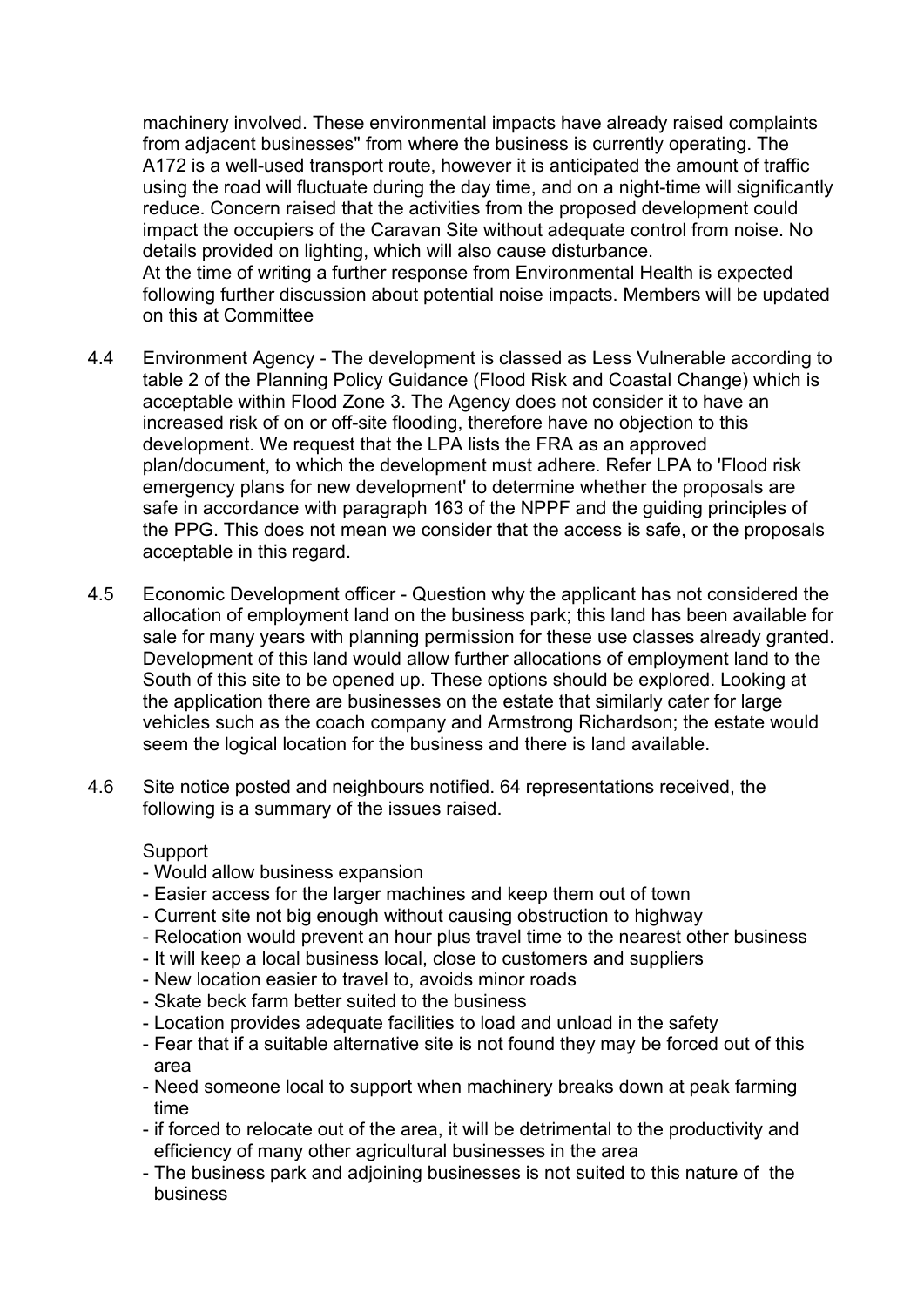- Agricultural enterprises must be supported by local government for long term security and sustainability
- Probably mean jobs for local people
- No other premises in this area that would be suitable for Agriplus
- Sustainable Long Term Support for the Farming community.

**Object** 

- All commercial businesses should be on an Industrial Estate. Stokesley has such space.
- Note it is the customers supporting this and focus the decision on the correct policy for the area
- How much more agricultural land and our countryside do we have to lose when the council have already provided the more than adequate space for them to trade.
- Will go against Hambleton's investment into the Industrial Estate, to allow this application would go against that
- The highway is not suitable for a venture of this kind as heavy vehicles will turning
- Would be to the detriment of the environment eg noise and more traffic in the area
- This type of development and business venture belongs on an industrial estate and not on agricultural land
- Impact on Elhams Caravan site, noise and disturbance

# **5.0 Analysis**

5.1 Having regard to Section 38(6) of the Planning and Compulsory Purchase Act 2004, applying all relevant Development Plan policies, and considering all other policy and guidance (including the NPPF and PPG) and all other material planning considerations, including representations received, it is considered that the main planning considerations raised in relation to the determination of this application are as follows: i) the principle of development in this location; ii) flood risk; iii) design; iv) impact on the countryside and local character; v) highway safety; vi) amenity impacts and; vi) nutrient neutrality

## **Principle**

5.2 Policy S1 sets out that development needs will be met through sustainable development that supports existing communities, making effective and efficient use of land, supporting social cohesion, minimising the need to travel and promoting sustainable modes of travel; secondly by ensuring communities have a healthy, safe and attractive living and working environment with reasonable access for all to a good range of facilities and services. Other key relevant principles are:

*d. Promoting Hambleton as a recognised location for business by providing a range of employment opportunities that meet local aspirations, including high quality jobs, meeting the needs of new and expanding businesses and recognising the contribution of the rural economy;*

*e. Protecting and enhancing the high quality natural and historic environment whilst facilitating development in a way that respects and strengthens the distinctive character of the landscape and the form and setting of settlements;*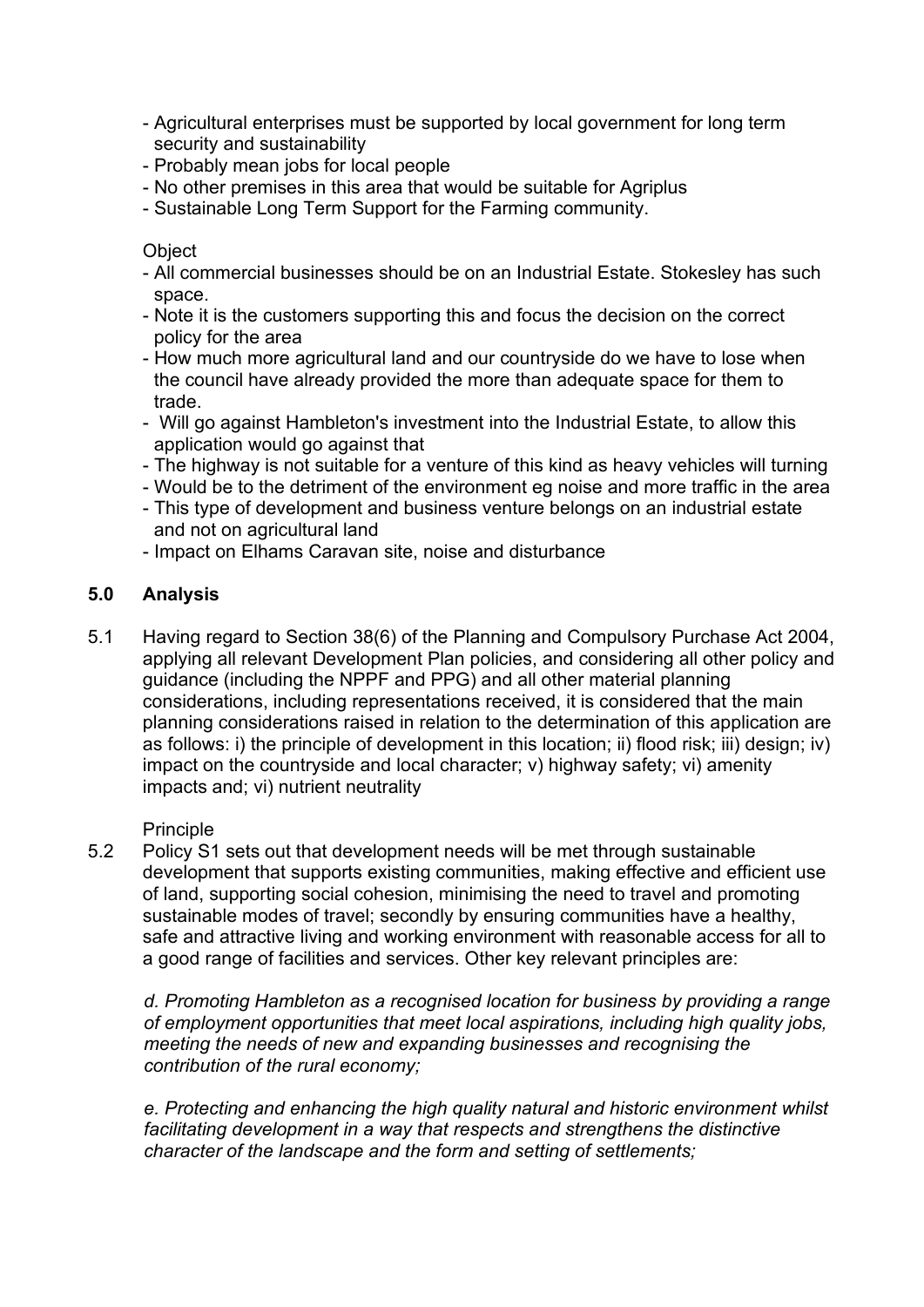*f. Ensuring that development takes available opportunities to improve local environmental conditions, such as air and water quality, seeks the reuse of suitable previously developed and underused land and buildings, and reclaimed materials;*

- 5.3 Policy S2 makes allocations of approximately 77.8 hectares of employment land to meet the needs of businesses within the time horizon of the recently adopted local plan. The strategy focuses economic growth on the established areas of Leeming Bar and Sowerby with some provision provided for in other areas, such as Stokesley. The site sought through this application would be contrary to this strategic approach.
- 5.4 The strategic policies of the development plan would steer development towards allocated sites, the nearest relevant allocations for employment uses being at Stokesley Business Park. The case officer has raised this with the agent who has advised that the applicant has considered this site and discounted it due to being offered the site on a 99 year lease, which together with build costs and service charges was not considered to be a viable option. No specific evidence has been tabled to substantiate this. The agent notes that in the previous local plan employment allocation in Stokesley the aspiration of the land owners was for high quality business and a high quality of design, which they find do not fit with their client's business.
- 5.5 The agent has supplied a report that considers the principle further and advises that the previous development would allow small scale expansion of rural businesses, in this case the business employs just three people, in this case as the business serves the agricultural sector and thus fits with requiring a rural location. This makes reference to a 2012 approval ref 12/00965/FUL, at Sinderby Station for an agricultural contracting business. This is not considered relevant due to the specific justification for this development and owing to the changes in policy since that time. including the adoption of the Local Plan.

5.6 Policy EG7 on Businesses in Rural Areas states that employment generating development will only be supported in locations outside the main built form of a defined settlement in the settlement hierarchy where it involves: "a. the expansion of an existing business where it is demonstrated that there is an operational need for the proposal that cannot physically or reasonably be accommodated within the curtilage of the existing site; or b. the re-use of an existing building of permanent, structurally sound construction

that is capable of conversion without the need for substantial extension, alteration or reconstruction and can accommodate the functional needs of the proposed use including appropriate parking provision; or

c. a new building provided that it is well-related to an existing rural settlement and where it is demonstrated that the proposal cannot be located within the built form of a settlement or an identified employment location; or

d. other proposals specifically requiring a countryside location.

Where new or replacement buildings are required, where possible they should be in close proximity to an existing group of buildings and the siting, form, scale, design and external materials of the new buildings should not detract from the existing buildings nor the character of the surrounding area."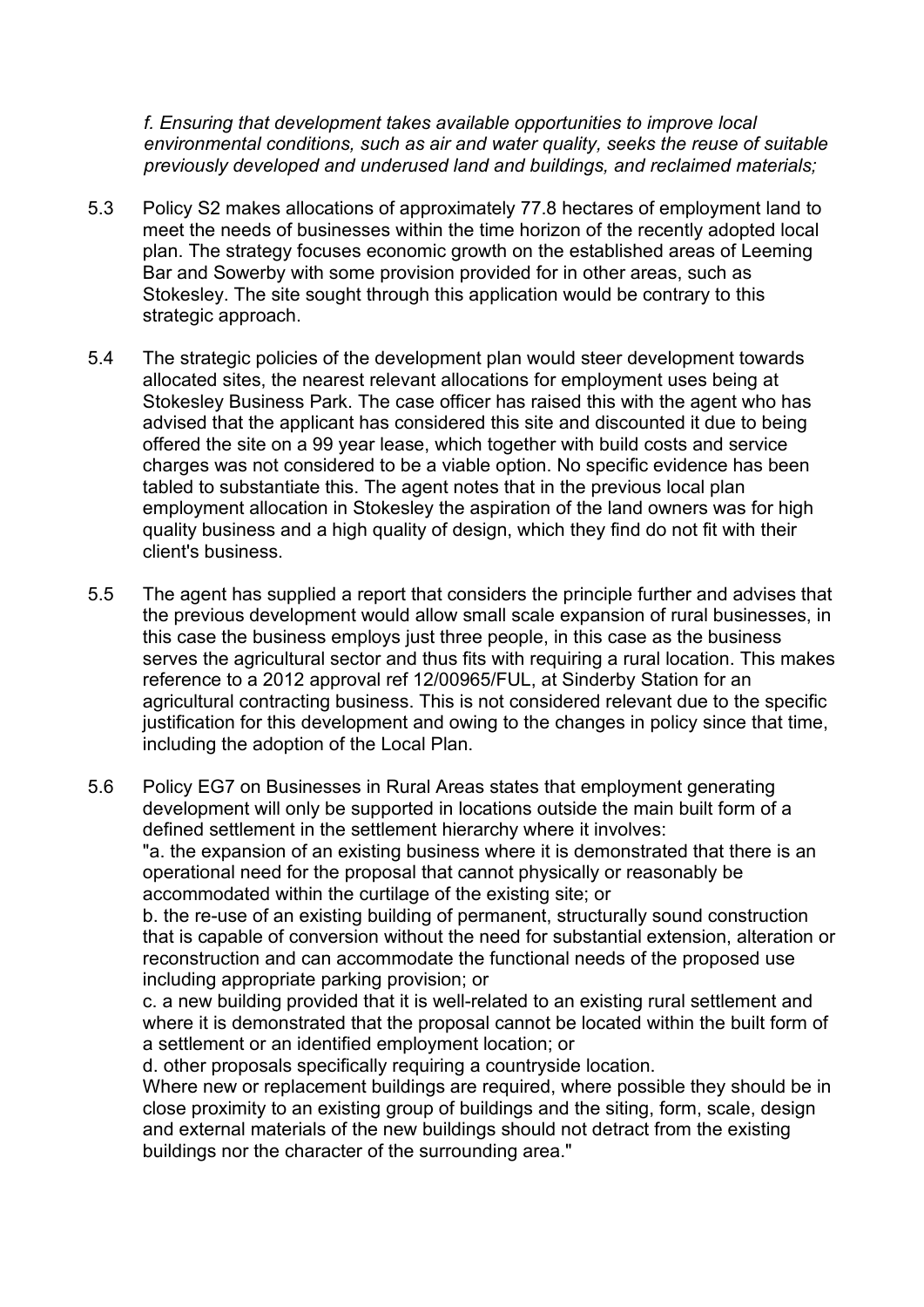5.7 It is officer opinion that the use proposed does not specifically require a countryside location. It is noted this proposal extends an existing building rather than providing a new structure and the site is large enough to accommodate the parking required. However, the building is not well related to an identified settlement nor is it located on an employment allocation. The site, being of an open rural character, albeit with a stand of trees to the east, this proposal would detract from this rural countryside character. It is considered that there is alternative, allocated employment land on Stokesley Business Park, which is capable of providing for this development and as such it is considered that an exceptional case for this development has not been made.

## Flood risk

- 5.8 The site is in Flood Zone 3 and a Flood Risk Assessment has been submitted. It is noted that the site is classed as 'less vulnerable' under the Flood risk vulnerability and flood zone 'compatibility' table. Whilst an FRA is required within zone 3a the development would be considered appropriate. There is no requirement to consult LLFA at NYCC as the application is not a major development and the risk identified from surface water is low.
- 5.9 The EA do not consider it to have an increased risk of on or off-site flooding, although note that they do not necessarily consider the access safe. It should be noted that the entirety of the private access road, through to the A172 is within Flood Zone 3 and as such at times of flooding, the access may not be safe to use. It is further noted that the operator works on a 24/7 call out basis and as such, whilst there is no overnight accommodation in the proposals it should be anticipated that the site could be used at any time of the day or night with resultant potential for impact on the operators of the site or visitors to the site resulting in potential impact on emergency services. This factor is considered to weigh against the proposals in the planning balance.

Design and impact on the countryside and local character

- 5.10 Policy E1 requires all development should be of a high quality, integrating successfully with its surroundings in terms of form and function, including respecting and contributing positively to local character, identity and distinctiveness. The policy explicitly requires proposals to respond positively to its context and draw inspiration from the surroundings, to create distinctive, high quality and well-designed places. Further-more that it achieves a satisfactory relationship with adjacent development and not to have an unacceptable impact on the amenities of neighbours or the wider area or creating other environmental concerns. The policy continues that sites should be accessible for all users by maximising travel by sustainable modes, plus providing satisfactory means for vehicular access, parking, servicing and manoeuvring. Finally, this policy also notes development should achieve a high quality design and the protection of local character and amenity.
- 5.11 Policy S5: Development in the Countryside seeks to ensure that new development recognises the intrinsic beauty, character and distinctiveness of the countryside as an asset that supports a high-quality living and working environment, contributes to the identity of the district.
- 5.12 Policy E7 seeks to protect and enhance Hambleton's Landscapes proposals will be supported where there is consideration on the degree of openness and special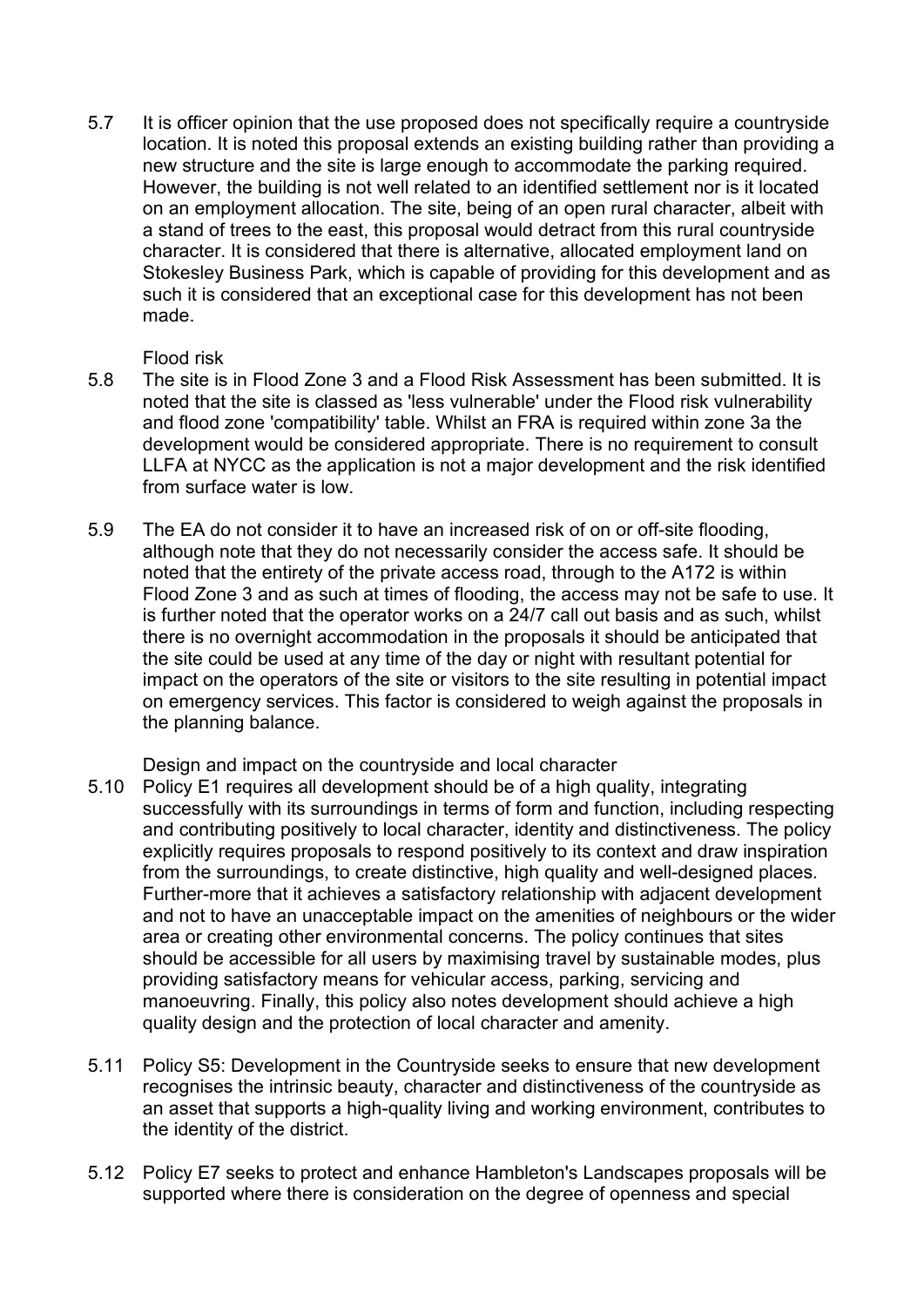characteristics of Hambleton's landscapes and they conserve and, where possible enhance any landscape features that contribute to local character. It also seeks conservation and enhancement in rural areas which are notable for their remoteness, tranquillity or dark skies.

5.13 The design of the existing building is functional and orientated with the short edge of the linear building to the road. The extension would be constructed using the same profiled metal cladding as the existing, based on an extended steel frame. Whilst the site is set back from the road this would enlarge the building width making it more visible. Given the use proposed and the established building there is little or no ability to add to the local character, identity and distinctiveness. The use would be likely to generate some external parking and on site storage. The storage of large vehicles outside would create an industrial use in the countryside also likely to have an impact on the rural nature of the locality alongside any future advertising on the main road. It is likely that the existing hedge line could, if left to grow, offer some useful screening to help minimise the impact on this flat site 114m from the main road. However, the paraphernalia and widened access would also have a wider impact on the open flat rural character of the site and surroundings. It is considered that the proposed use, associated extension, storage and parking will have a detrimental impact on the landscape character of the area and fail to meet the requirements of policy E7.

#### Highway Safety

5.14 Thanks to extra research provided by the agent, the Highways Authority are satisfied the access can be improved to accommodate vehicles visiting the site and allow them to access/ exit the site in a safe manner. This will involve a larger, wider access to accommodate the turning manoeuvres of the larger vehicles that are expected to visit the site. The local Highway Authority recommend conditions are recommended to secure these improvements. It is noted the site area is large and there is adequate space for turning. It is considered that the proposed development will have no significant adverse impact on Highway Safety.

## Amenity

- 5.15 The site is within the open countryside adjacent the main road, but set back some 114m within the site. Policy E2 requires to provide and maintain a high standard of amenity for all users and occupiers, including both future occupants and users of the proposed development as well as existing occupants and users of neighbouring land and buildings, in particular those in residential use. Part c) requires no significant adverse impacts in terms of noise including internal and external levels, timing, duration and character. The policy also lists obtrusive light as a potential impact.
- 5.16 The Environmental Health Officer specifically was concerned about the potential impact on the caravan and camping site to the south, but also noted the nearest dwelling was 135m away. The agent has submitted a noise assessment to consider the impacts of the development. The assessment advises that the methodology used was agreed with the Environmental Health Officer. It is noted that surveys were done on 30 November and 7 December 2021 from positions at 2m from the roadside to the south and to the north of site, 230m from the carriageway and data is provided for both day and night periods.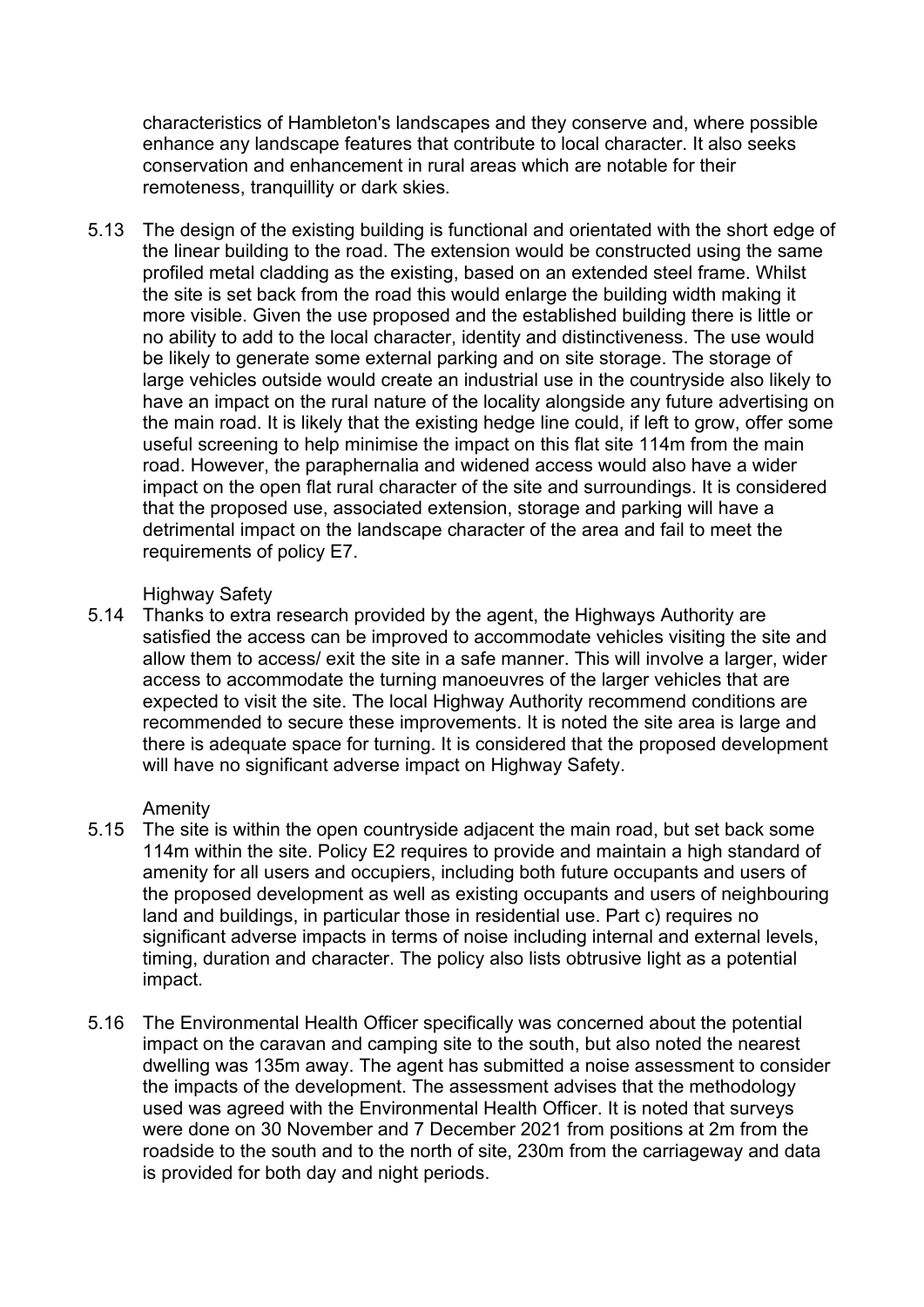- 5.17 The analysis includes using a range of data from the applicant's existing site in Stokesley. It is noted that during the attended portions of the baseline survey, the acoustic environment at both locations was considered to be dominated by noise from road traffic along the A172 to the southeast. The survey covered the times of activities present on the current site including delivery vehicles, roller shutter doors and metal work as well as a cumulative impact. The report concludes impacts are below Lowest Observed Adverse Effect Level.
- 5.18 The acoustics consultant has also advised in respect to operating hours, it is understood that the business does have capacity for 24-hour operation and, as such, section 5.5 of the report details an assessment against the representative background level for both daytime (0700-2300) and night-time (2300-0700) periods to this effect as per the prescribed methodology in the British Standard. Section 5.1.2 of the report, under heading 'Access / Egress Route' also notes "It is understood that the business would receive no more than one vehicle delivery in any given 1-hour period." However, they believe a more appropriate description for the likely scenario would be 'one per day' rather than 'one per hour' but the report is worded as such in accordance with the relevant assessment methodology. The assessment subsequently concludes that the degree of impact from noise is expected to remain below the Lowest Observed Adverse Effect Level in both scenarios.
- 5.19 No details have been provided to cover any potential on site lighting but it is likely some would need to be provided to allow safe use of the site in dark evenings and the 24 hour potential operation. This would have the potential to create some background amenity impact as defined by the policy, although given the distance to the nearest dwelling this may be minimal. However, given the rural nature of the site there is anticipated to be some impact on local character should lighting be introduced without appropriate controls.

## Nutrient Neutrality

- 5.20 In March 2022, Natural England announced that The Teesmouth and Cleveland Coast Special Protection Area is being adversely affected by nutrient pollution. The effect of this is that the Local Planning Authority must not determine any application within the River Tees catchment area that may lead to an increase in the amount of nitrogen being discharged into the watercourse. The site in this case is within the catchment area.
- 5.21 Planning Practice Guidance sets out how a competent authority must decide if a plan or project proposal that affects a European site protected by the Conservation of Habitats and Species Regulations 2017 as amended (known as the Habitats Regulations) can go ahead. The first step in the process is deciding whether a Habitat Regulations Assessment is required. This requires the Local Planning Authority to carry out a screening process. The PPG outlines that this is a simple assessment to check if a proposal:
	- is directly connected with or necessary for the conservation management of a European site
	- risks having a significant effect on a European site on its own or in combination with other proposals